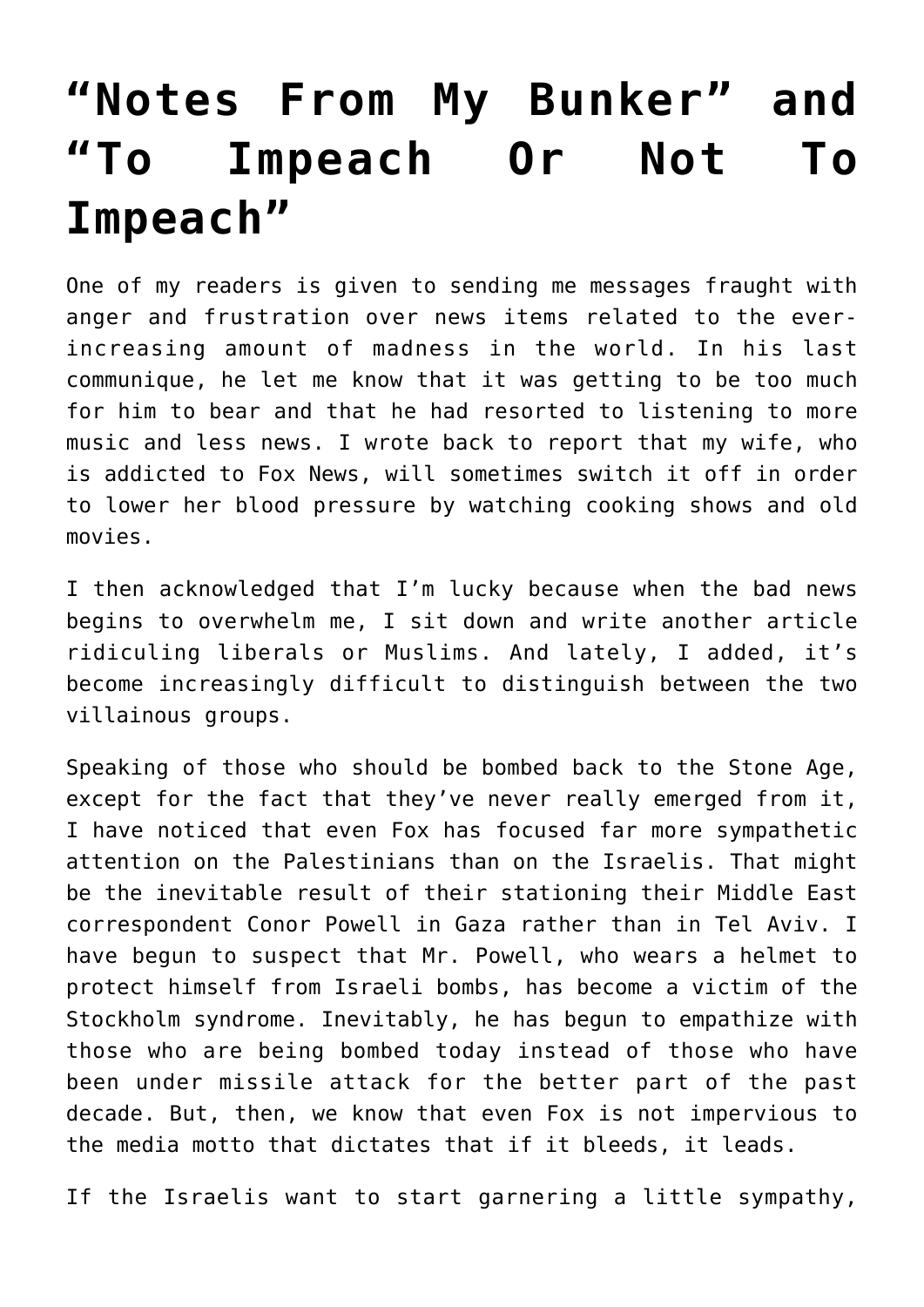they have to stop using the Iron Dome defense system to bring down Palestinian missiles. And if they station women and children in targeted zones, I'm sure they'll do even better in the PR war.

Of course if they really want the world's pity, at least for a week or so, they can simply roll over for the Muslims in Gaza, Syria and Iran, and allow themselves to be wiped off the face of the earth.

In what passes for stupid even by her own Olympian standards, Nancy Pelosi had the gall to say: "According to Qatar, Hamas is a humanitarian organization." So, even though most of the civilized world, including the United States, has declared Hamas a terrorist organization, the House minority leader is willing to go on TV and seriously parrot the words of one group of Muslim terrorists about another.

But, then, in what must go down as one of the oddest moments in human history, we have America's Secretary of State John Kerry siding with Hamas and the terrorist gang's supporters in Qatar and Turkey, while Egypt, Saudi Arabia and most of the Middle East, sides with Israel.

The fact that there are demonstrations against Israel in particular and the Jews in general all over Europe is no surprise. For one thing, many of the demonstrations are led by the demented followers of Islam. For another, anti-Semitism is part of Europe's DNA. Far more troubling is the fact that there have been scores of similar demonstrations here in America.

It makes me wonder about some of you parents: When you see your college-age sons and daughters out in the streets carrying signs condemning Israel for trying to protect herself from enemies sworn to destroy her, some of their signs equating Israel with Nazi Germany, do your hearts swell with parental pride? Do you pat yourselves on the back because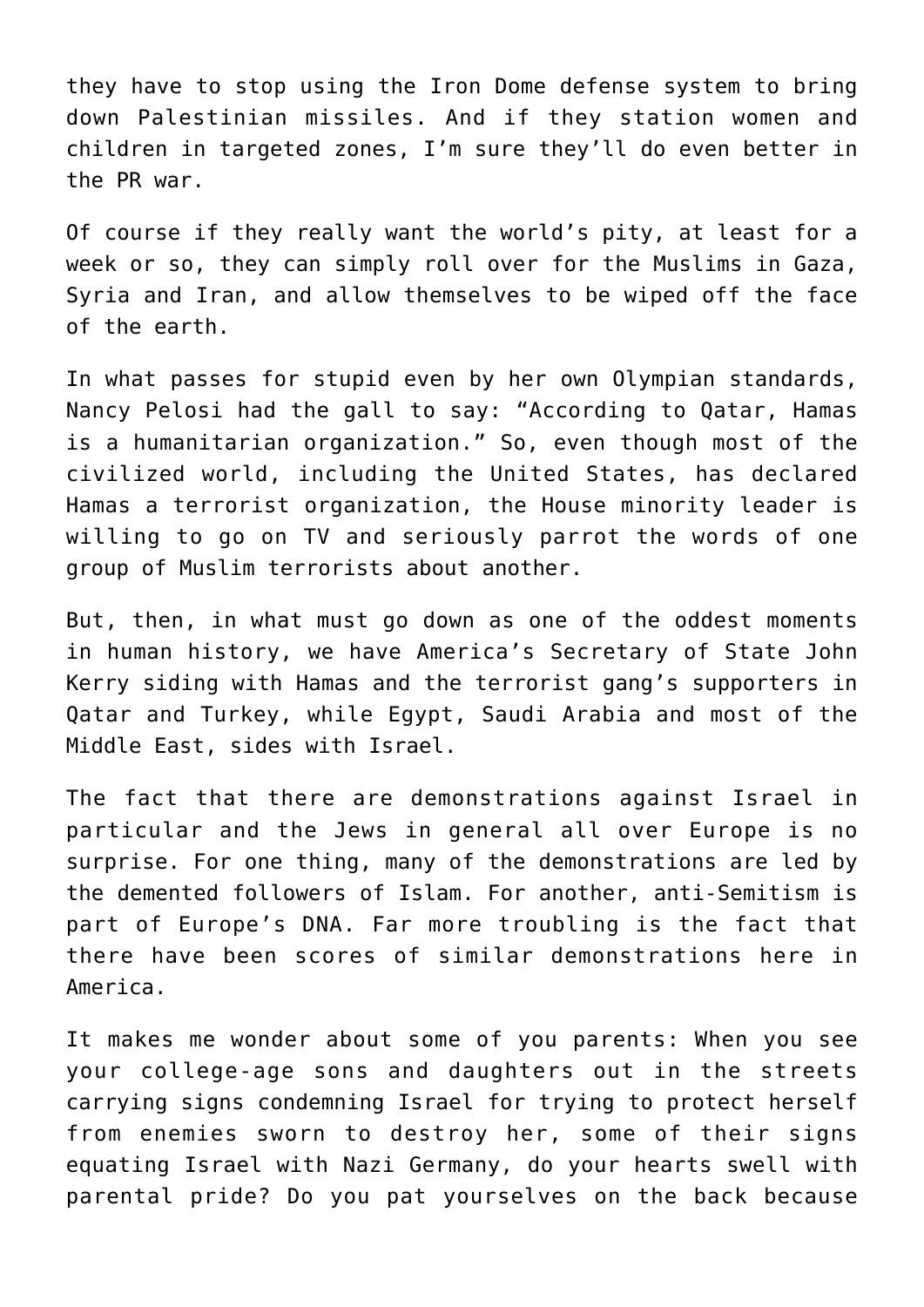you've allowed leftwing, anti-American, Jew-hating professors to fill their heads with sewage?

Were you too busy playing golf or watching "The Survivor" to pay any attention to the crap with which they were being indoctrinated as far back as grade school? Did it not give you pause when over 70% of young people voted to re-elect Barack Obama? Did you at least have second thoughts about having spared the rod and, instead, applied discipline through timeouts, which consisted of exiling the kids to bedrooms that could pass for Toys-R-Us outlets? Did you waste time pumping up their self-esteem while neglecting to even consider their lack of values, logic or commonsense?

Finally, I have come up with what I think is a vast improvement on the tax system. Whether it's a Fair Tax or a Flat Tax, I think we'd all be a lot happier if we could direct our payments to those parts of the government we personally support. So, for instance, conservatives could apply theirs to building up the military and providing more generous pensions for our veterans.

For their part, liberals could apply theirs to, say, financing Barack Obama's vacations or Nancy Pelosi's Botox injections.

## **TO IMPEACH OR NOT TO IMPEACH**

Even before Sarah Palin called on the GOP House to institute impeachment proceedings against Barack Obama, I suggested it, so long as they held off until after the mid-term elections. That's because I didn't want anyone to be distracted from the Affordable Care Act or any of the numerous scandals associated with this administration.

It wasn't that I believed the Senate, whether controlled by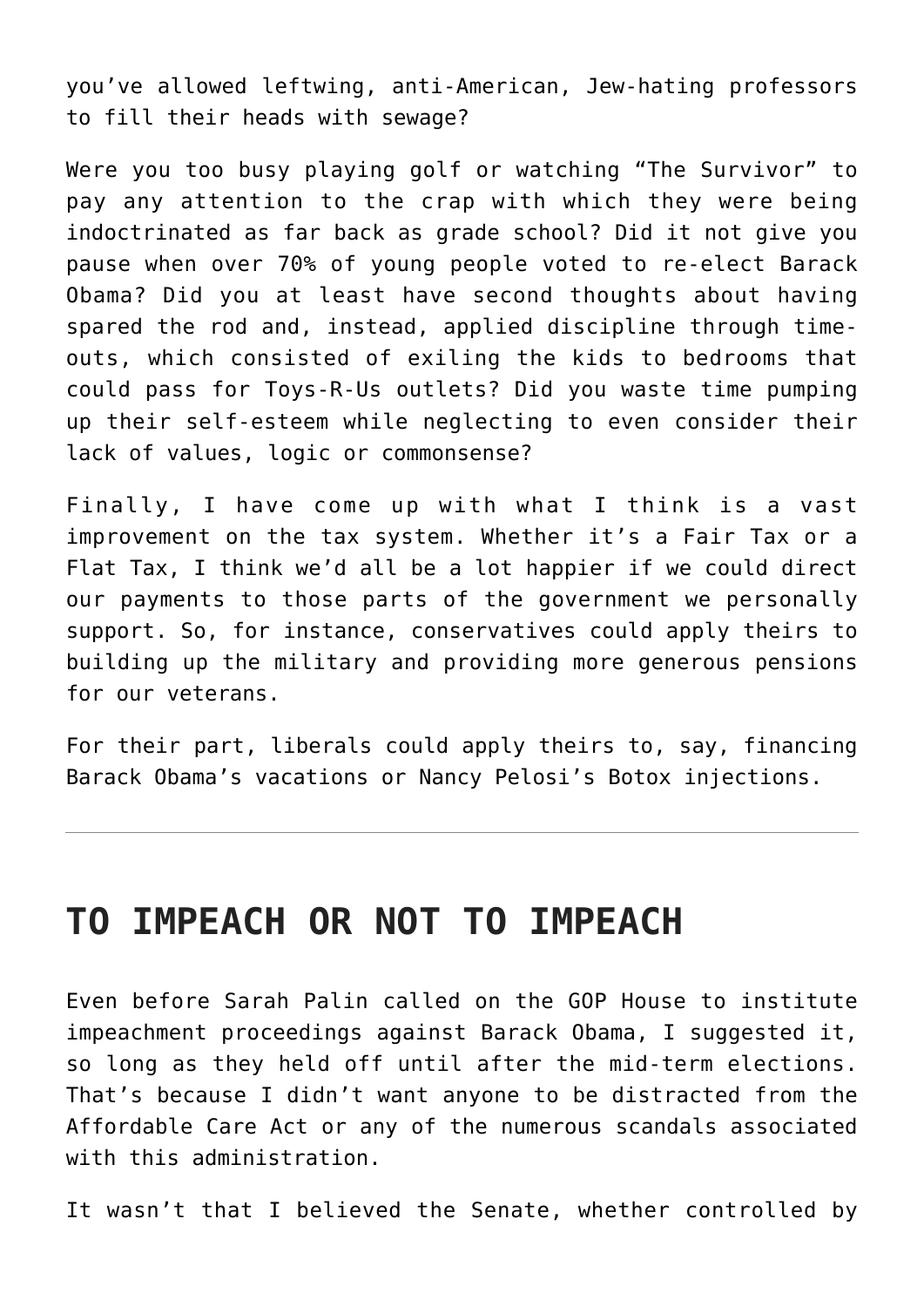Harry Reid and the Democrats or by a post-January GOP majority would actually vote Obama out of office. What I wanted was for all those millions of people who manage to get through life while paying no attention to politics to finally have no place left to hide. When a president is being impeached, even those who spend most of their time watching "American Idol," "Perry Mason" re-runs and fishing shows can't help but absorb some unpleasant facts through osmosis.

I see no other way for these human ostriches to learn that all those scandals – ranging from Operation Fast & Furious to the Internal Revenue's targeting of Republicans, from the Benghazi massacre to Obama's shredding the Constitution in order to legislate from the Oval Office – aren't as phony as Obama keeps insisting they are.

One of my readers, Joe Vincent, agrees with me. Quoting religious leader Max Lucado, he wrote to say: "It is never wrong to do the right thing." Even so, timing matters, which is why I want to wait until 2015 to have the right thing done..

I understand that there are those, including Charles Krauthammer, John Boehner and Michael Medved, who disagree with me when it comes to impeachment. They believe that such an action could bite the Republicans in the butt because the Democrats would label them racists. To which I say, so what else is new? If a conservative so much as admits he prefers white meat to dark meat at Thanksgiving, he's called a bigot.

It's time for Republicans to grow up and quit sniveling every time a demented liberal calls them names. My suggestion is to consider the source, pull on your big boy pants and move on.

I realize that the impeachment of Bill Clinton proved disastrous for the GOP and did a lot to help the Democrats gain congressional seats in the 1998 mid-terms. But that was then and this is now. For one thing, the economy was zipping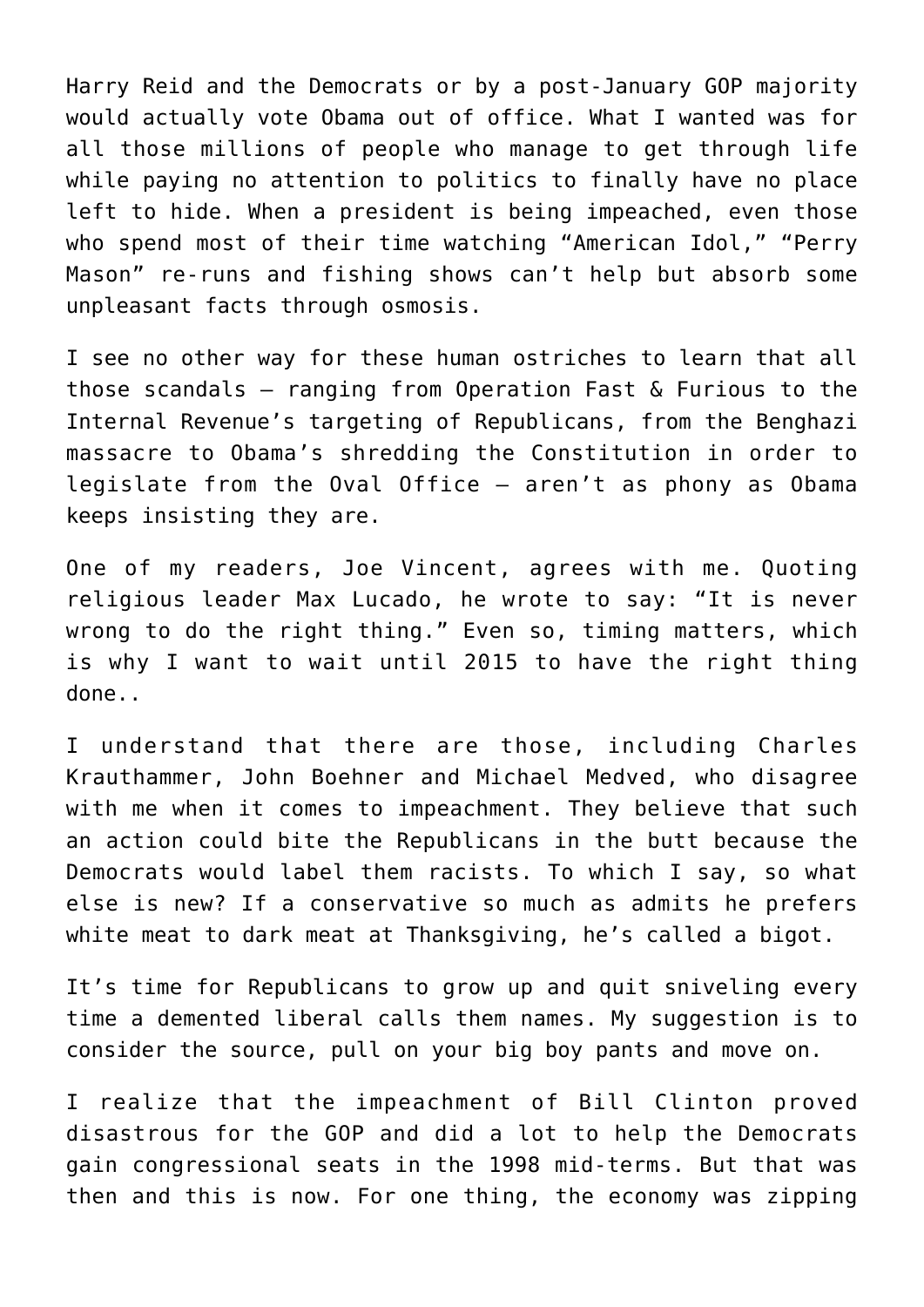along in 1998, and although that had less to do with Clinton than with Newt Gingrich and the House Republicans, it accrued to his benefit. For another thing, say what you will about Clinton, he comes off as a good old boy. Obama comes across as an arrogant schmuck whose domestic agenda has put a brake on our economic recovery and whose foreign policy has alienated America's friends and emboldened our enemies.

In addition, although he was guilty of perjury, Clinton's defenders in Congress and the media could make it appear that he was being persecuted by Puritans over his sleazy private life. The proceedings quickly took on the appearance of a French sex farce, with the prosecutor, Kenneth Starr, in the role of a vengeful wife, while Hillary Clinton cast herself as Bill's loyal drinking buddy, ever ready to provide an alibi, while simultaneously blaming a vast rightwing conspiracy and trashing every woman who ever dared complain about his boorish antics.

Finally, while it's quite true that Clinton's impeachment made him a sympathetic character for a great many people and helped fuel the Democrats' unprecedented mid-term victories in 1998, Krauthammer, Boehner and Medved, seem to have overlooked the fact that it hardly proved fatal to the GOP, which managed to win the presidency two short years later against the incumbent vice-president.

Speaking of the Clintons, Hillary is still kicking herself in the backside for trying to come off as a typical housewife worried sick over the future when she insisted that she and Bill were flat broke in 2001 – or at least as broke as two people could be when they had tens of millions of dollars' worth of impending book deals and speaking fees just waiting for them to turn off the lights and put the key under the White House welcome mat.

The same golden future, I regret to say, will face the postpresidential Obamas. But even they wouldn't have the audacity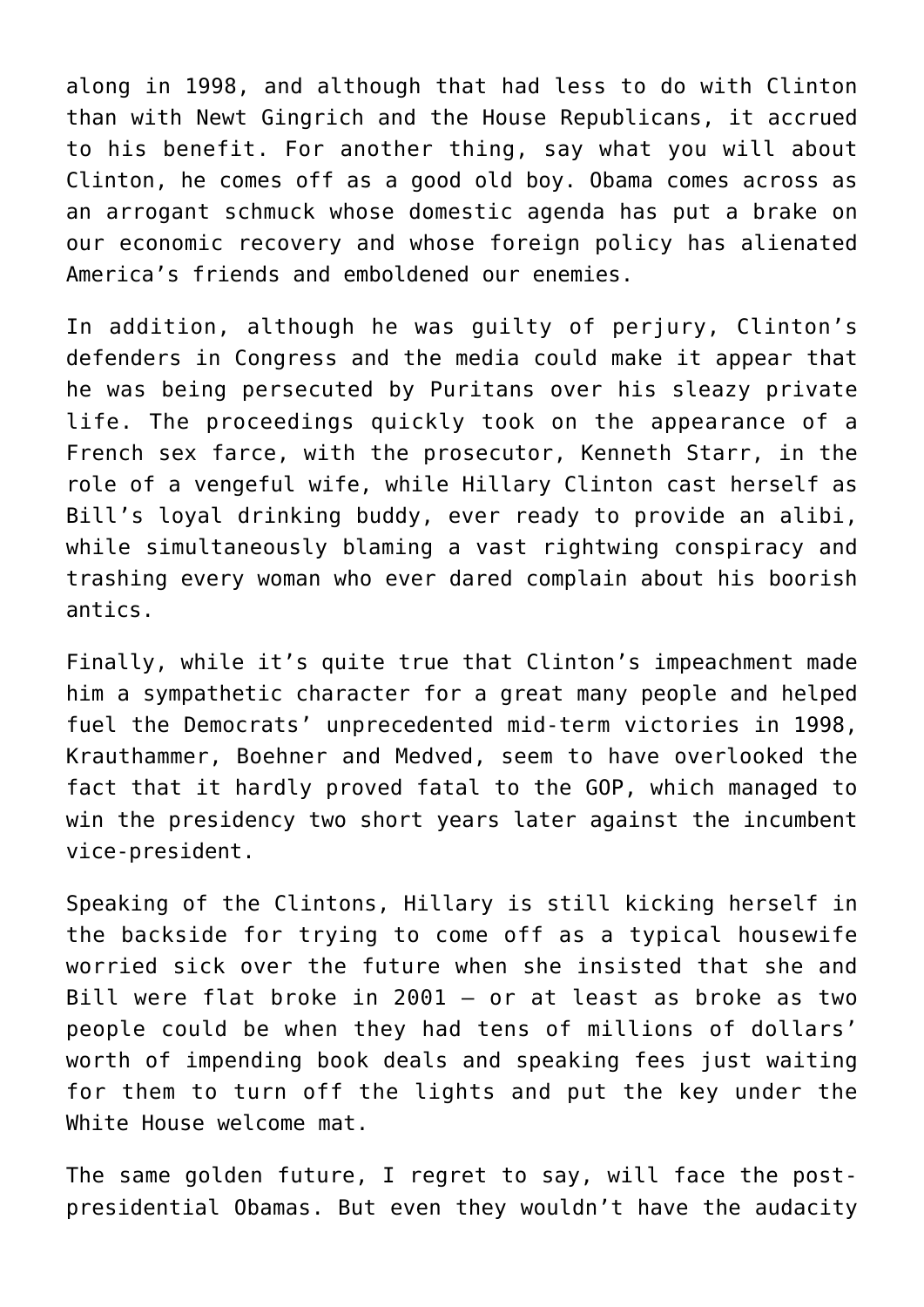to claim they're broke when they check out because they already had about ten million bucks when they checked in, and we taxpayers have been picking up the tab ever since.

Although the Obamas won't be leaving their current digs for another two-and-a-half years, I think it's safe to predict that, come January, 2017, while they'll be far from broke, they'll still be as morally bankrupt as the day they moved in.

**Burt's Webcast is every Wednesday at Noon Pacific Time. Tune in at K4HD.com His Call-in Number is: (818) 570-5443**

©2014 [Burt Prelutsky](mailto:BurtPrelutsky@aol.com/). Comments? Write [BurtPrelutsky@aol.com](mailto:BurtPrelutsky@aol.com/).

## **[Scofflaws, Ne'er-Do-Wells &](https://bernardgoldberg.com/template-29/) [Liberals](https://bernardgoldberg.com/template-29/)**

I don't think it's coincidental that the Palestinians and Obama both use children as props. Because they both know that most normal human beings have a soft spot for kids, they don't hesitate to use them as propaganda tools. In the case of Arabs and Muslims, they place them in harm's way so that they can then carry their mangled little bodies through the streets in a perverted attempt to make their side appear to command the moral high ground.

Because Israelis know that the world's left-wing, anti-Semitic, press opposes their nation's very existence, they try to avoid collateral damage when striking back at those who are constantly firing missiles at them. They even call ahead to warn civilians to avoid certain places being targeted. It is at that point, that, more often than not, the Palestinians round up children and place them on those rooftops. I suppose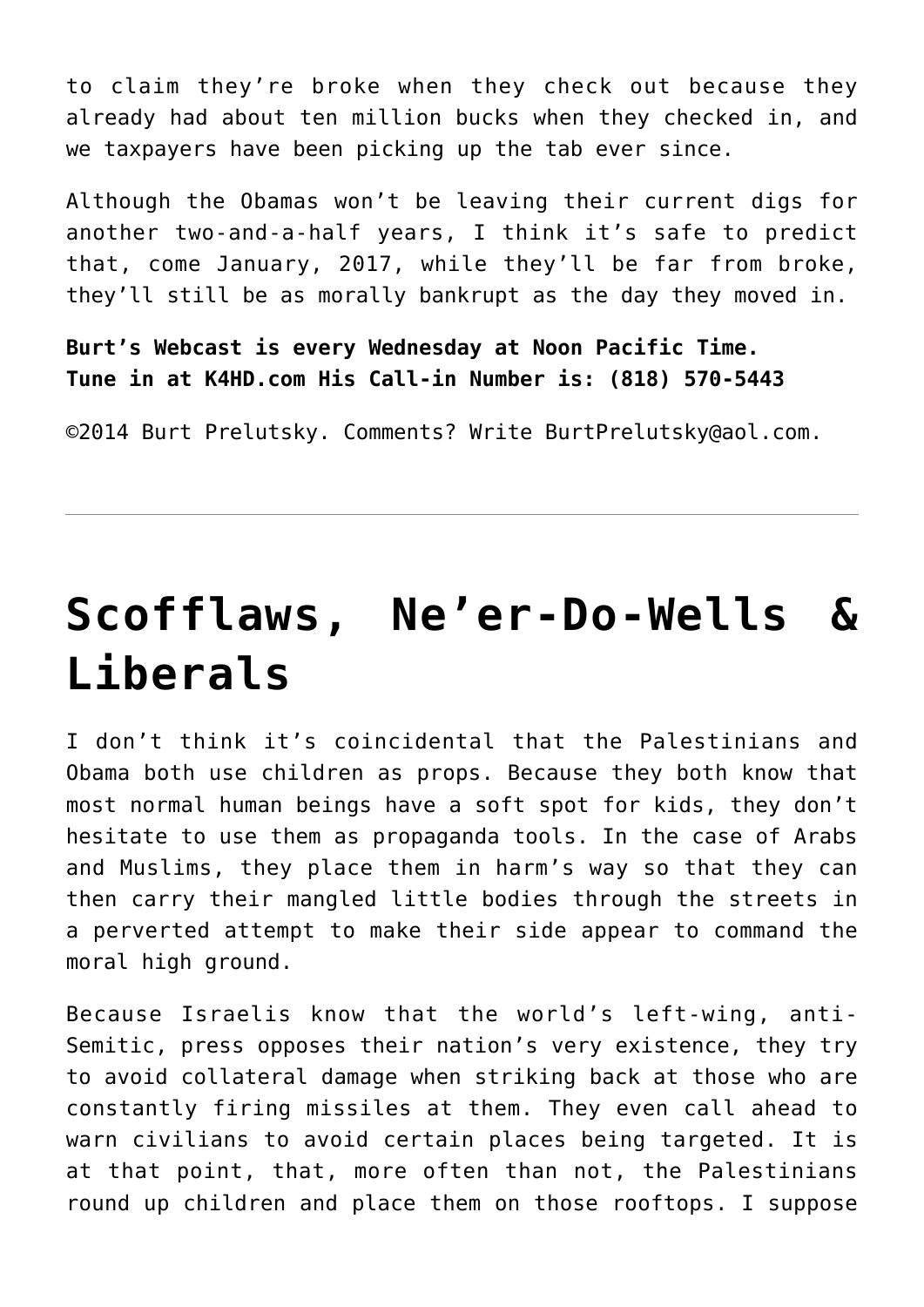that's why it finally dawned on me why Islamics don't eat pork: professional courtesy.

As usual, Obama, Biden and their trained monkeys in the Senate, called for restraint on the part of Israel, something they never request of Israel's enemies in the Middle East. Frankly, inasmuch as Israel has a nuclear arsenal, I would say that every day that passes without their nuking Gaza is an example of unparalleled restraint.

Recently, we have seen how Obama has gone about using Central American children as a way to coerce the passage of legislation that he hasn't been able to create with his pen and his phone. He entices thousands of children to come north, and when they arrive Obama labels it a humanitarian crisis and insists that Congress fork over four billion dollars to deal with the self-inflicted problem.

But it's not for our government to roll out the red carpet for everyone who thinks they'd like to live here. On the other hand, Malia and Sasha are getting to be big girls, and we all know how parents sometimes suffer from the empty nest syndrome. So if Barack and Michelle decide they'd like to adopt 65,000 kids, it's fine with me. But I don't think those kids have any more right to show up, expecting to be clothed, fed and sheltered, than I would have the right to, say, sleep in the Lincoln Bedroom if I dropped by the White House uninvited.

Something that bugs me no end about the pro-illegal alien side of the debate is that they choose to ignore the fact that nobody else in America is entitled to benefit from the commission of a crime. So how is it that if the parents snuck into the country and therefore are not really "subject to the jurisdiction thereof," their offspring are magically bestowed with the benefits of citizenship? Just because the kids didn't personally sneak in doesn't change a darn thing. After all, if the parents had knocked over a bank, their kids wouldn't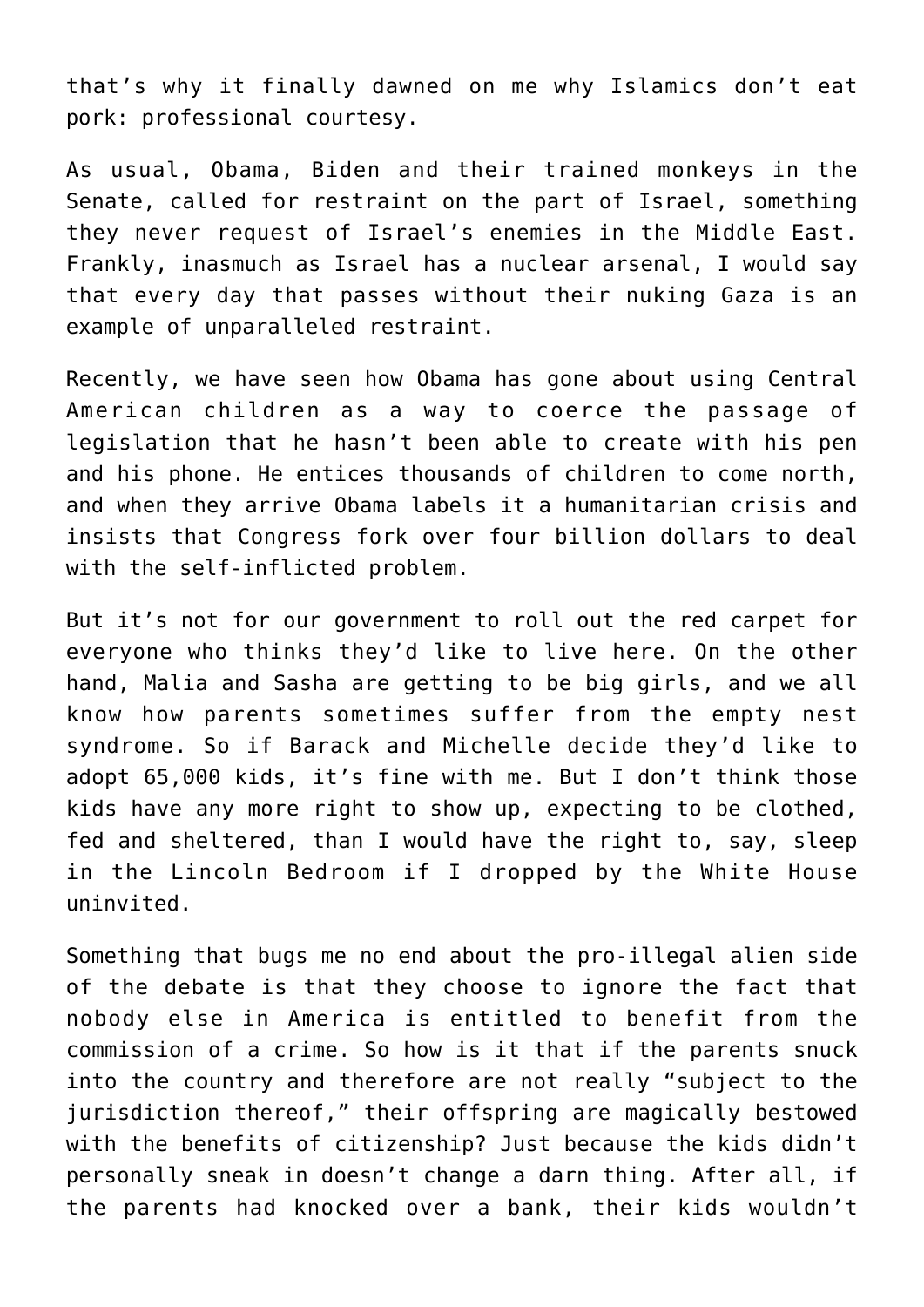somehow be entitled to the loot.

Speaking of invasions, twice in the distant past, Europe has had to fight off Muslim armies. It happened in 732, at the Battle of Tours, and again in 1683, at the Battle of Vienna. Clearly, in the intervening 431 years, the followers of Islam have wised up, which is why just about every nation on the continent is infested with millions of them, with not a shot having been fired. God knows that Islam hasn't changed for the better over the centuries. It's Europe that's changed for the worse.

But, for that matter, so have we. Walter Williams quoted James Madison in a recent piece, reminding us that the father of the Constitution once pointed out that "Charity is no part of the legislative duty of the government." And that holds true whether the charity we're referring to is welfare for the individual or group, farm subsidies, corporate bailouts or foreign aid. And anyone who tells you anything different is simultaneously trying to pick your pocket and trash the Constitution.

If I didn't hate him so much, I might even feel sorry for Obama. Imagine being the president during an election year, and not one of your party's candidates wants to be seen sharing a hamburger, let alone a stage, with you. Even the nuclear fallout at Chernobyl in 1997 wasn't as toxic as this guy. But, then, when you think about all the rats running around in this administration, the big surprise is that Washington, D.C., hasn't yet experienced an outbreak of bubonic plague.

I know that Costco had a change of heart about pulling Dinesh D'Souza's book, "America: Imagine the World without Her," off its shelves. But the turnaround only happened because so many people raised a hue and cry about it. However, the fact remains that its co-founder, and still an influential voice in the company, James Sinegal, is a major contributor to Obama